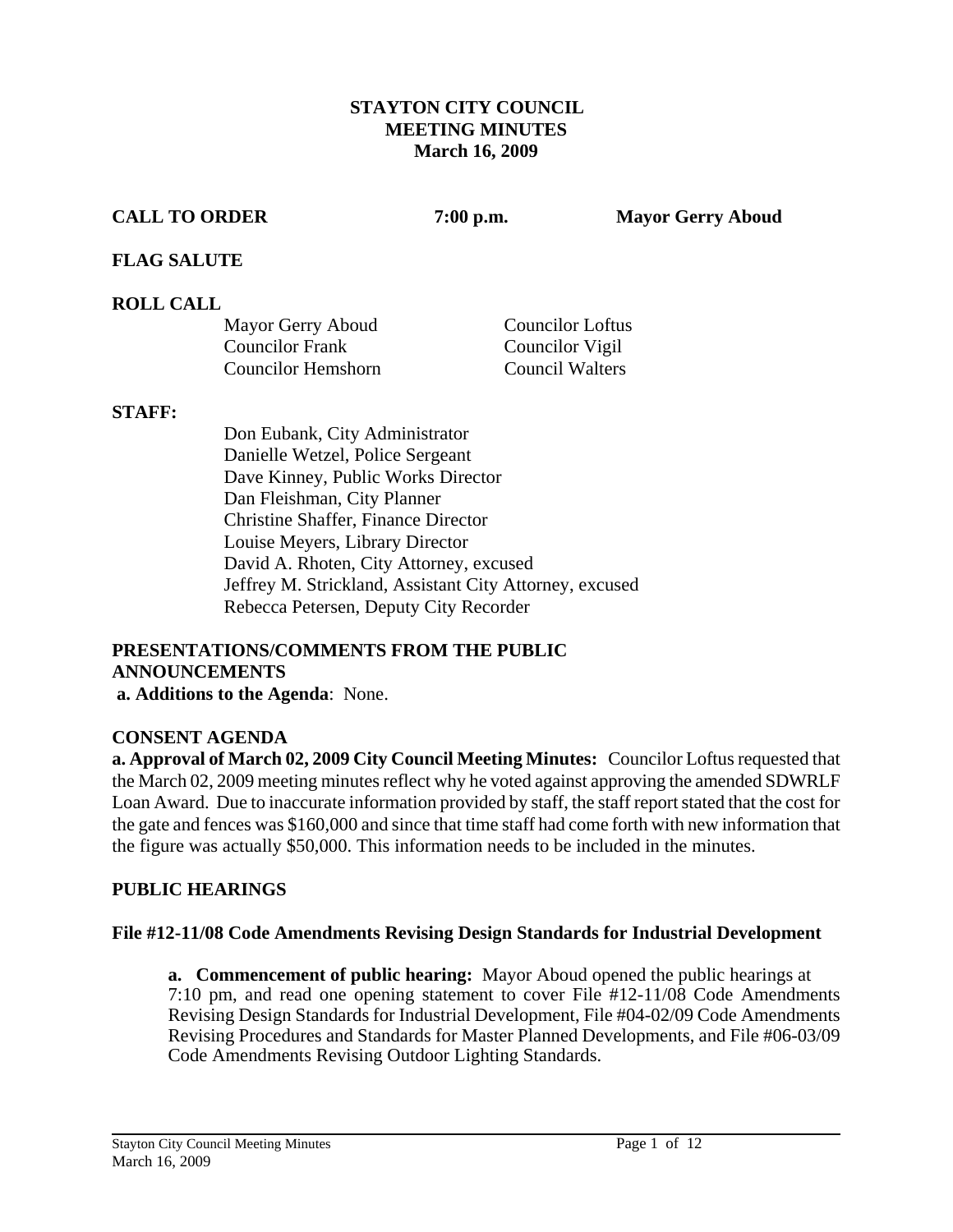**b. Ex parte contact, conflict of interest, bias, etc.:** Councilor Loftus declared his objection to all three public hearings being held as one.

**c. Staff Report:** Mr. Fleishman gave a brief background of the amendments proposed and stated that Staff and the Planning Commission worked together to develop a set of standards that are more appropriate to industrial type of development. The draft amendments will address transition standards when adjacent to residential uses in residential or commercial zones, but not in the industrial zones; building orientation to the street; keeping the buildings close to the street and pushing vehicle areas to the side and back; shielding outdoor service areas, requiring a sidewalk from the street; requiring a minimum amount of window space for administrative portions of the building; and requiring some type of architectural breaks in the roofline or wall plane.

The amendments also address the issue of outdoor storage areas. Two changes are proposed. The first change is in the definition to include those areas where materials, equipment, or finished product are stored (instead of just merchandise, as currently defined), as well as those areas used for long-term parking for fleet vehicles. The second change is to relax the requirement that these areas be paved. The new amendment would require that a fleet parking area and materials storage area be surfaced with a stable dust-free material such as crushed stone or grave, but would not need to be paved. The Planning Commission is recommending this change because of the excessive paving required of an applicant (J.R. Trucking & Angel Wings) a few years ago for their fleet storage area. Testimony was received from Blazer Industries, and they have a concern based on the lack of flexibility of the proposed standards as they relate to existing conditions that could affect their property located at 1255 Wilco Road.

# **d. Proponent's Testimony:** None.

# **e. Opponent's Testimony:** None.

**f. General Testimony:** Bill Burich, Technical Services & Corporate Production Manager, NORPAC, Stayton. Mr. Burich thanked Councilor Loftus and Mr. Fleishman for providing NORPAC notice and information on this topic, and applauded the city and its Planning Department in the creation of specific design standards for Industry. NORPAC expects to add a small building to the W. Washington Street site in  $1 - 2$  years to separate their product testing lab from the main plant and office and they have some concerns: Site Design – Height Step Downs, Site Design – Outdoor Service Areas, Prohibition on chain link fences, Parking, Parking Lot Landscaping & Landscaping, and, Architectural Design Standards and ask that FLEXIBILITY is listed in the Purpose section of the proposed Industrial Design Standards.

Randy Cranston, Stayton property owner. Mr. Cranston stated that he owns property on Wilco Road and that he received a Conditional Use Permit to locate his business at this site. During the review process, the police department asked that no slats be placed in the chain link fence for security reasons and that it be visible to the general public, and there have not been any problems with vandalism at the site. To tell someone that is buying industrial property that the closer they build to residential property the lower the structure height has to be, is limiting the industrial property owner.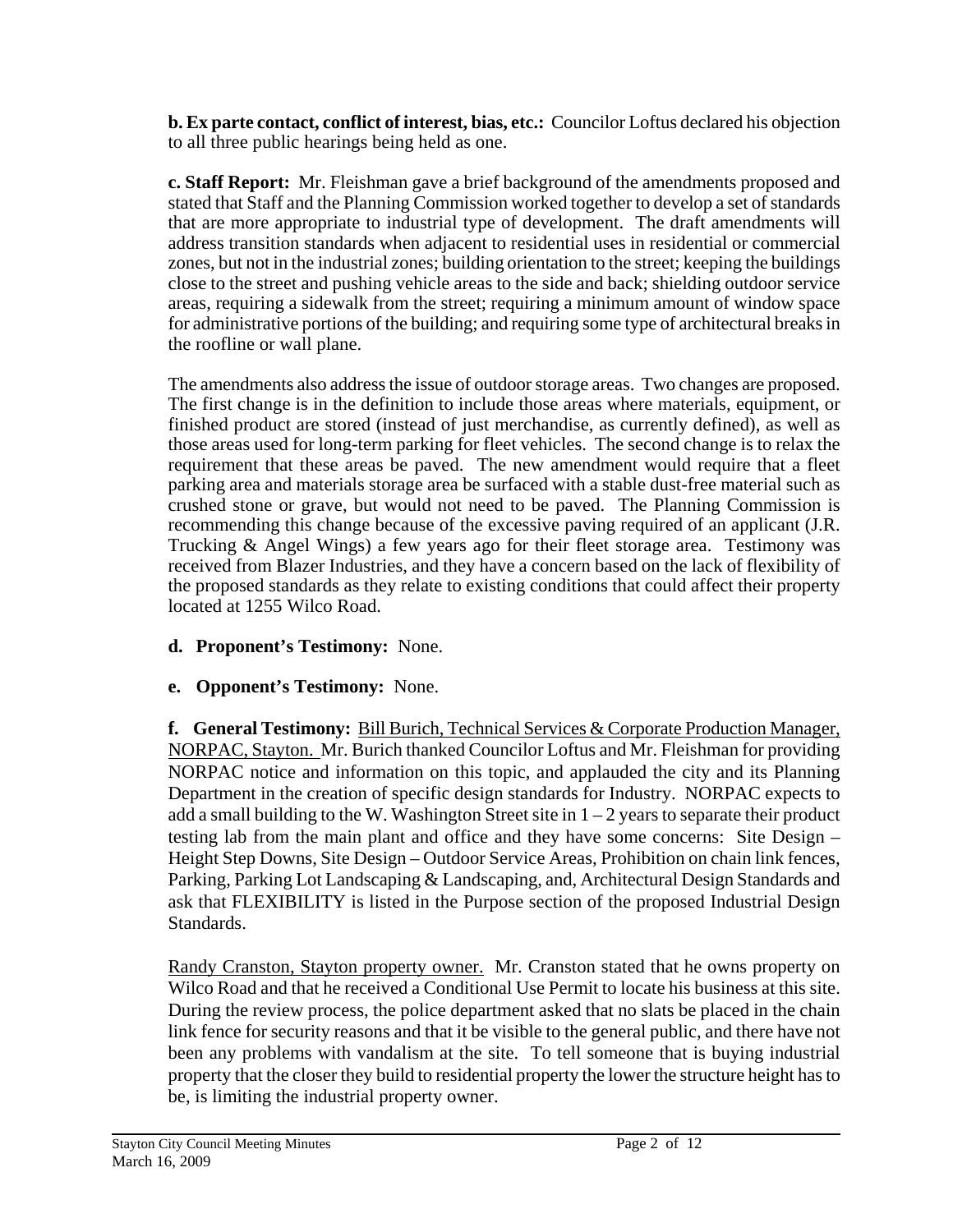#### **g. Questions from the Public:** None.

#### **h. Questions from the Council:**

1. Will staff be responding to NORPAC's questions?

 Mr. Fleishman answered in the affirmative, and stated that he would be addressing all of their concerns at this meeting.

2. A question was directed to Mr. Burich in the audience from a councilor, asking him when did he first receive notification that the city was proposing changes in the industrial code?

 Mr. Burich stated that he received notification from Councilor Loftus via e-mail regarding the proposed standards, and that Mr. Fleishman had discussed the proposed standards at a Commissioner's Breakfast meeting.

3. Would NORPAC be required to send out public notices to adjacent property owners if they were proposing something for their property?

 Mr. Fleishman explained that if NORPAC was applying for a building permit and the permit did not require a land use action no notification is required. If it becomes a land use action the city would provide the notification. If the action is an Administrative Decision a notification is sent out to adjacent property owners stating that a decision will be made within 20 days and that they can offer comment. If the application requires a public hearing, then staff sends adjacent property owner notifications out as part of the public hearing process.

> 4. Would staff take into consideration that NORPAC owns some of the adjoining properties to the east if they can't meet the height step down requirements?

> Mr. Fleishman stated that the current code addresses non-conformance issues, and if a new law comes into affect that would change an existing structure, landscaping, etc. the non-conforming use would be grandfathered in forever. If however, the existing non-conforming use wishes to expand/alter a non-conforming structure, it has to comply with the current code. The Planning Department will treat each instance as reasonably as they can.

> 5. With more code amendments being proposed, will staff notify the individual property owners of a change that may affect their property?

> Mr. Fleishman stated that public notifications will be sent out if they are required by state law, but no individual notices will be sent. Information will be placed on the city's website Planning Department page, in the utility bills, and also published in the city FRONTPORCH newsletter.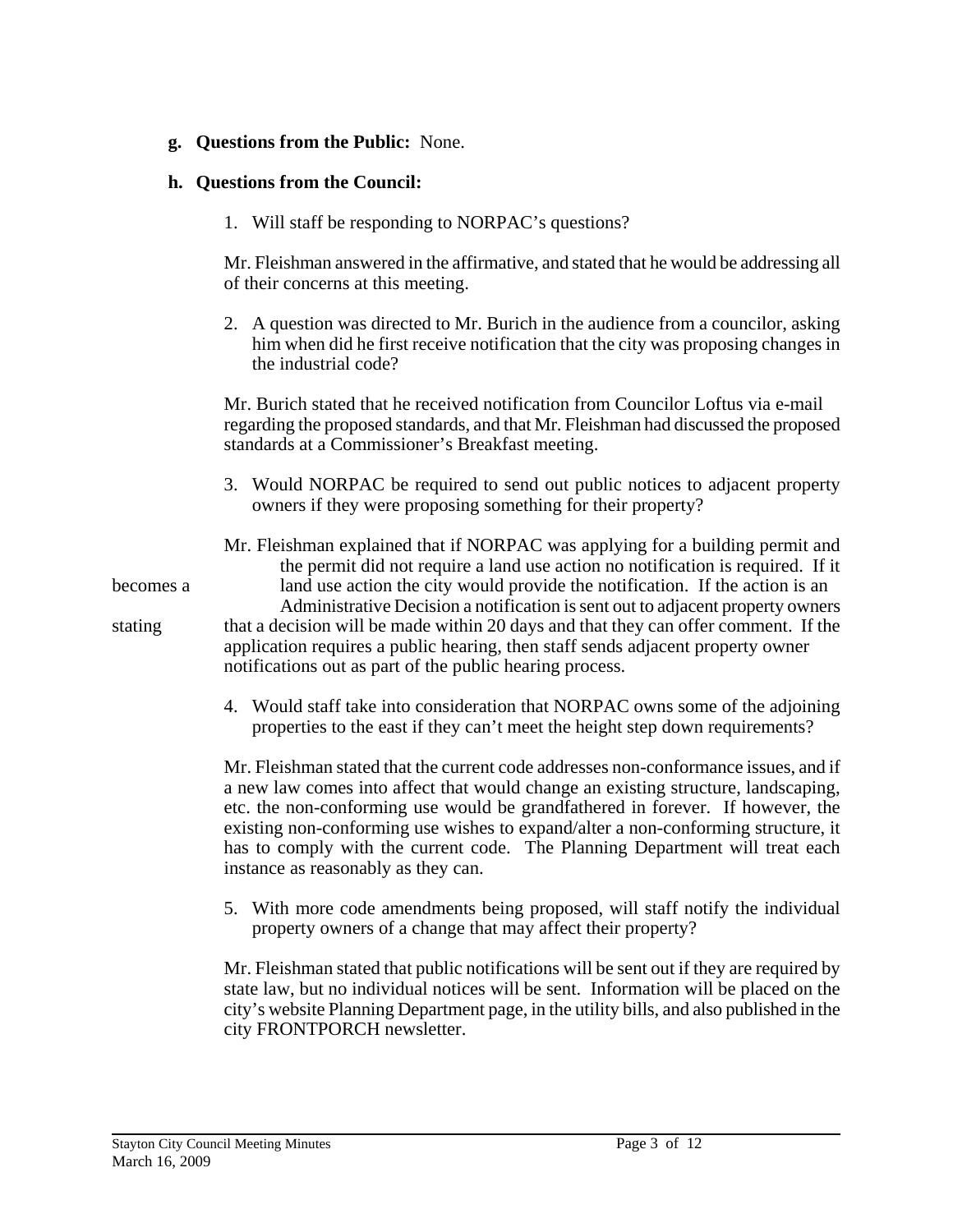**i. Staff Summary:** Mr. Fleishman responded to NORPAC's concerns as outlined in the letter from Mr. Burich.

**j. Close of Hearing:** Mayor Aboud concluded this portion of the public hearing at 7:51 pm.

## **File #04-02/09 Code Amendments Revising Procedures and Standards for Master Planned Developments**

 **a. Commencement of public hearing:** Mayor Aboud continued this portion of the public hearing at 7:52 pm.

# **b. Ex parte contact, conflict of interest, bias, etc.:**

**c. Staff Report:** Mr. Fleishman stated that a Master Plan Development is typically a residential subdivision, with varying sized lots. Depending on the parcel size, the land is divided into various sized lots, and the regulations are intended to provide a level of flexibility in the design of new subdivisions that will result in the creation of open space, the reduction of lot sizes, and a decrease in the expense in construction of infrastructure.

An application was received from the Wamplers' earlier this year, which has not been deemed complete. Currently the application process requires too much information to be submitted, too soon. The code change would allow the developer to provide a minimum amount of information on a conceptual plan, without laying out the lots, roads, etc. The conceptual plan would show the basic planning principles, features, resources that need to be worked around or with and present them to the Planning Commission with a broad level of detail before having to provide engineering drawings or construction plans. Mr. Fleishman stated that under the current Code, an applicant could provide a standard subdivision with a little extra open space and meet all the standards, the proposed amendment adds design standards for single family homes such as architectural details on all sides (instead of just the front), required landscaping, and setting locations for building envelopes. The amendments would allow uses not otherwise permitted such as neighborhood retail in an Master Planned Development.

- **d. Proponent's Testimony:** None.
- **e. Opponent's Testimony:** None.
- **f. General Testimony:** None.
- **g. Questions from the Public:** None.

## **h. Questions from the Council:**

1. How does public works feel about private streets?

 Mr. Kinney stated that there needs to be a financial guarantee in the homeowners association that would take care of the maintenance and upgrades to the streets.

2. Does the applicant have the choice as to which type of development they propose whether it's a standard subdivision or a master planned development?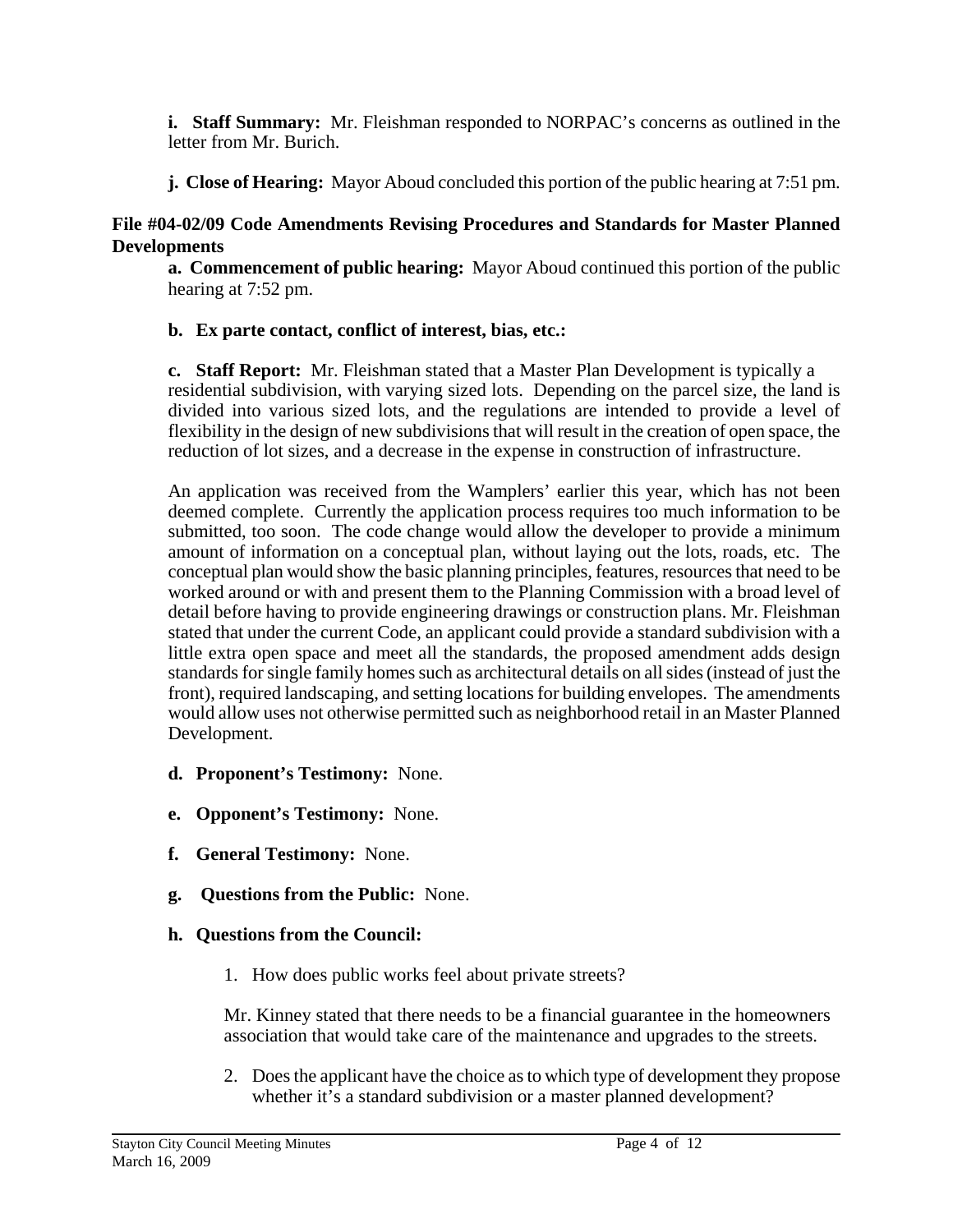Mr. Fleishman stated that it depends on the property. If the land identifies any wetlands, slopes greater than 15%, etc., than it would be considered a master planned development, if it's a flat piece of property it would be a standard subdivision.

- 3. It's nice to see that staff is working with applicants at an earlier stage in the process to work out the rough details.
- 4. Why are the open areas of parking so far away from the dwellings, and why is 25% required for bicycle parking, along with a covered area.

 Mr. Fleishman stated that only if common parking was proposed would that be a requirement.

5. Mill Stream Woods has a common parking area that works very well, since the streets are narrow and no on street parking is allowed.

 6. Would the city be adding undo restrictions to require the developer to provide for lighted sidewalks, and adding restrictions on the homeowners where they would not be able to secure their property?

 Mr. Fleishman stated that no fencing is allowed in the front yards, and if a lot is adjacent to an open space, pedestrian way or water way, it cannot be higher than 4 feet. The pedestrian trails away from the street was a result of the cement walled areas in the Westown Park Subdivision that fences in people. The purpose of the restrictions is to provide for open space areas with pedestrian access ways open to the public.

#### **i. Staff Summary: None.**

**j. Close of Hearing:** The discussion regarding this issue ended at 8:27 pm.

The meeting was recessed at 8:28 pm, and reconvened at 8:34 pm.

## **File #06-03/09 Code Amendments Revising Outdoor Lighting Standards**

- **a. Commencement of public hearing:** This issue was started at 8:34 pm.
- **b. Ex parte contact, conflict of interest, bias, etc:** None.
- **c. Staff Report:** Mr. Fleishman stated that the amendments to the lighting standards are a result of staff reviewing applications and realizing that there are problems with the code that need to be fixed. The current standard in the code for parking areas is too dark and the proposed amendments will establish a minimum level and a maximum permissible level. Standards for multi-family developments are being proposed, a new section to address the public zone is being added, two new definitions have been added, the definitions are not changing they are simply listed three different times, and a reduction in light height from 25' to 20' in permissible sales areas.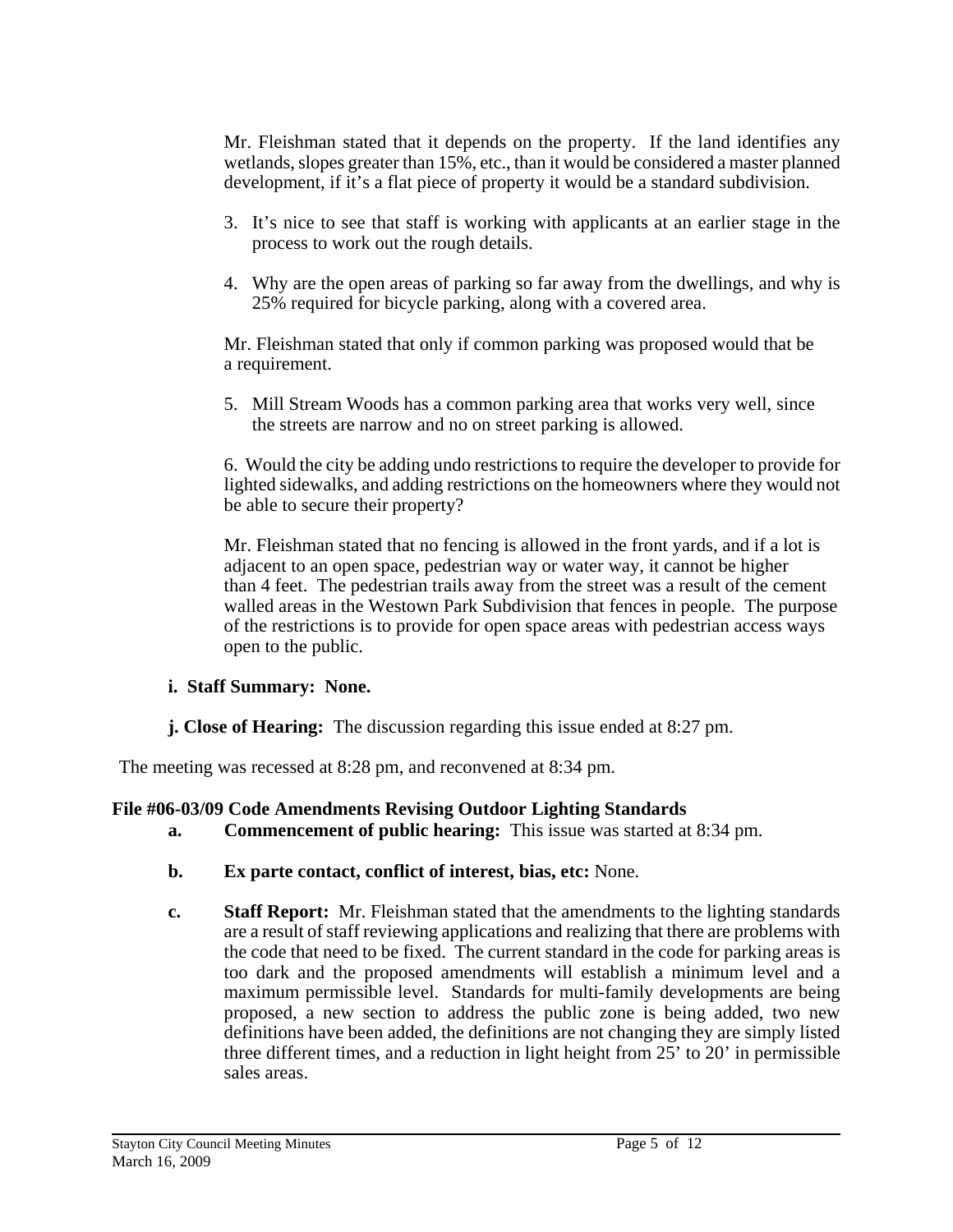- **d. Proponent's Testimony:** None.
- **e. Opponent's Testimony:** None.
- **f. General Testimony:** None.
- **g. Questions from the Public:** None.

#### **h. Questions from the Council:**

1. Section 3, page 1 of 5, Outdoor Lighting Process, will lighting replacement have to meet the new regulations?

 Mr. Fleishman answered in the affirmative and stated that if it's a land use approval they would have to apply.

2. Do the changes being proposed have any effect on the Arco Gas Station?

 Mr. Fleishman stated that it would not affect them if they do not have any land use change. The current lights do not comply as the proposed changes will require brighter lighting than what is there.

3. Did the city talk to a security lighting expert?

 Mr. Fleishman stated that there is no change in the security lighting, and staff has not had any specific contact with security personnel.

4. Would security lighting require brighter lighting?

 Mr. Fleishman answer no, and stated that if you have an area that needs to be secure it does no good to have an area lit up if no one is looking at it. Security lighting should be part of an overall plan, and should be shut off when not being watched, but be on a motion detector for when needed. Different types of lighting are needed for different types of activity.

5. Is there an exemption process that a business can use if they need more lighting?

 Mr. Fleishman stated that it would only be a non-conforming use if the business was in existence before the standards are put into place, and there are no waivers provided for in the code.

- **i. Staff Summary:** None.
- **j. Close of Hearing:** The public hearings were closed at 8:51 pm.

#### **UNFINISHED BUSINESS** – None.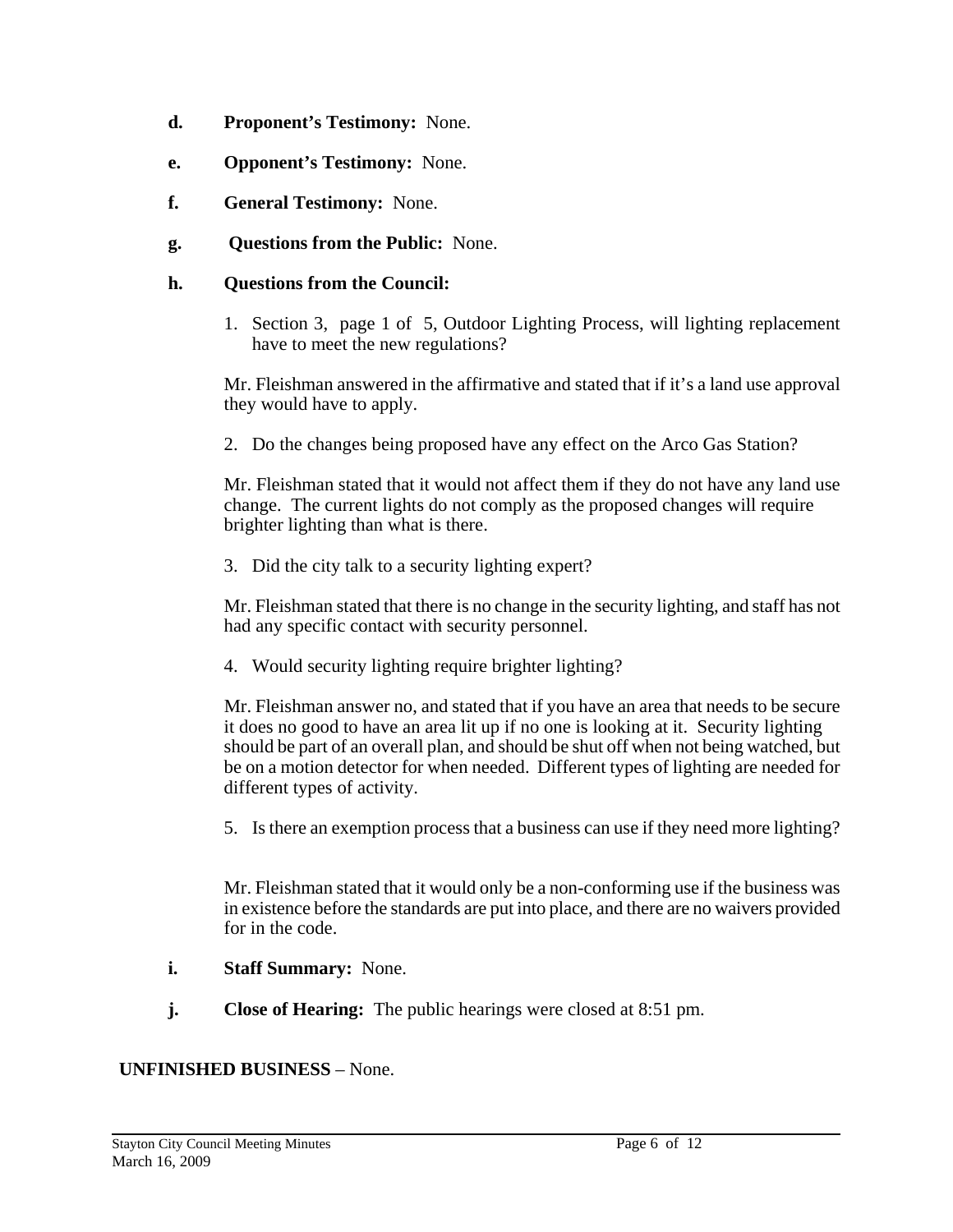#### **NEW BUSINESS**

#### **Draft Ordinance for Code Amendments Revising Design Standards for Industrial Development File # 12-11/08**

- **a. Staff Report:** Mr. Fleishman had no further comments for the staff report.
- **b. Council Deliberation:** Council members reviewed the proposed code amendment line by line, and provided changes to the document. Mr. Fleishman will update the revisions as discussed, and will bring the ordinance back to the council at their next meeting.
- **c. Council Decision:**

**Motion:** From Councilor Vigil, and seconded by Councilor Walters , to move to direct that Ordinance (unnumbered), amending the Stayton Municipal Code, Title 17 to Establish Design Standards for Industrial Development, be read for the first time by title only. **Motion passed:** 5:0.

The Deputy City Recorder read the proposed ordinance for the first time by title only.

**Motion:** From Councilor Vigil, and seconded by Councilor Walters, to move to approve the first reading of Ordinance (unnumbered), amending the Stayton Municipal Code, Title 17 to Establish Design Standards for Industrial Development. **Motion passed:** 5:0.

*Due to substantial changes in the draft document, the second reading will occur at the April 06, 2009 regularly scheduled Council Meeting.* 

#### **Draft Ordinance Establishing an Urban Renewal District**

**a. Staff Report:** Mr. Fleishman reviewed the staff report and stated that the enactment of the ordinance will commence the remaining procedures for notification of other taxing jurisdictions by the end of June 2009. The council adopted a Downtown Transportation and Revitalization Plan amendments to the City's Comprehensive Plan that included a recommendation that the City establish an urban renewal district to finance some of the improvements and activities called for in the plan. With the award of a grant, work began on the preparation of the required Urban Renewal Plan, and the Advisory Committee has been meeting on a monthly basis and is nearing completion of its work. The Advisory Committee discussed the options of the composition of the Urban Renewal (UR) Authority and is recommending that the Stayton Downtown Urban Renewal Authority be made up of the City Council, Mayor and three others, at least one to be a member of the Planning Commission and at least one to be a property owner within the Urban Renewal District.

Mr. Fleishman stated that Council members may be uncomfortable establishing an Urban Renewal Authority without the Plan having been finalized. The Council has the ability to later reject the Plan and abolish the UR authority, should it not have a UR Plan it agrees with. The enactment of the ordinance is the first step and does not commit the Council to any specific action in the future.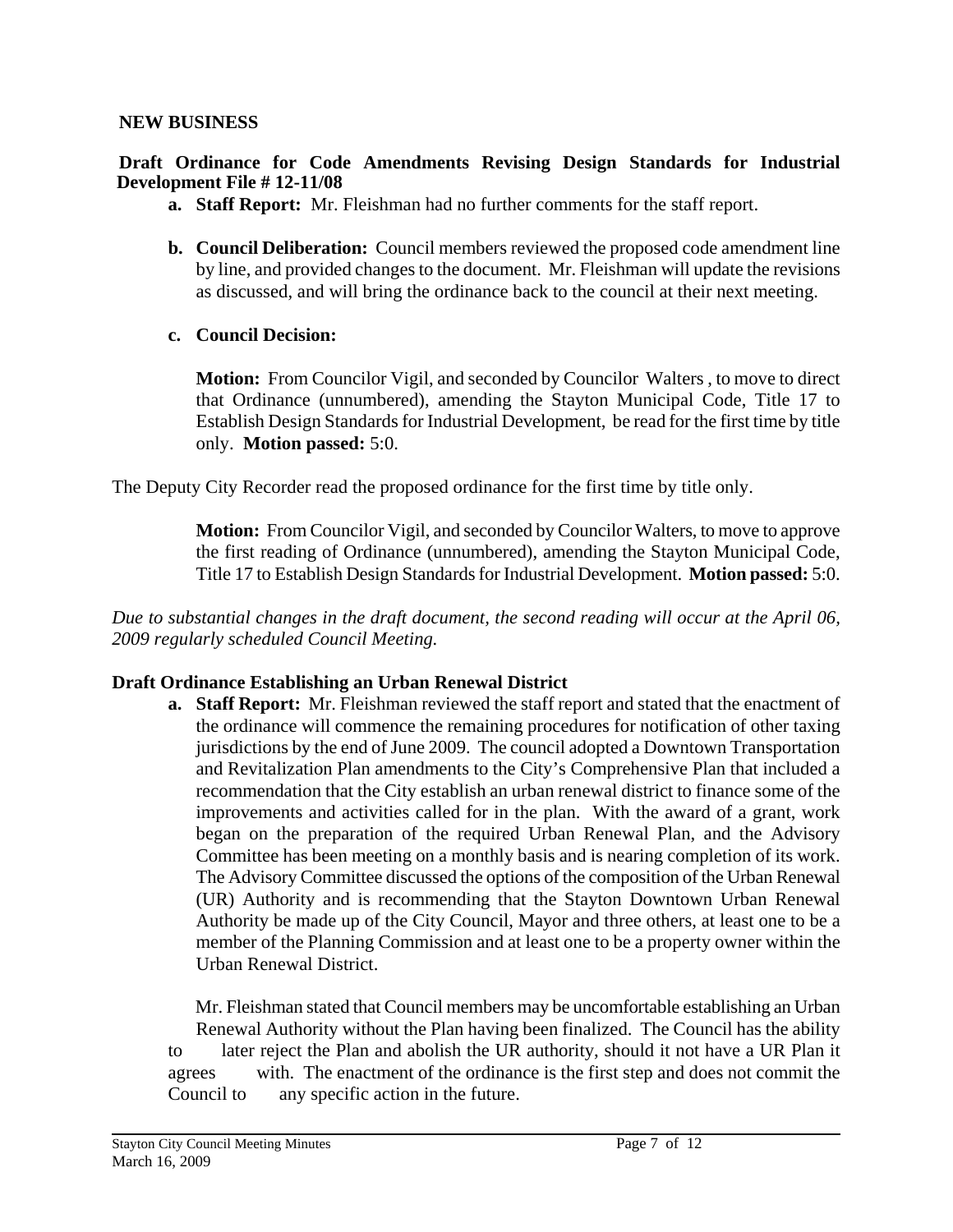## **b. Council Deliberation:**

1. The ordinance refers to agency and not authority, should it be changed?

 Mr. Fleishman stated that it is one in the same, but that the ordinance will be changed to reflect the word agency consistently.

2. The terminology "blighted" needs to be specific as to what is blighted.

 Mr. Fleishman stated that when the plan is adopted the terminology can be changed. And that when the Downtown Transportation and Revitalization Plan were approved, it was documented conditions. In the plan there exists a fairly low ratio of improvement value to land value.

3. Are the Mayor, Councilor Vigil and Councilor Loftus required to recuse themselves from voting on the issue since they are all downtown business property owners, and that any issue that comes before the agency if the council is on it, are they required to remove themselves?

 Mr. Eubank stated that if a council member has a potential interest it needs to be declared as such, and that the last statement should reflect that …" it has nothing to do with the decision that I make".

 4. Council members discussed who the membership of the Stayton Downtown Urban Renewal Agency should be comprised of. Consensus of the councilors was that the agency should be comprised of nine members, including members of the Stayton City Council, the Stayton Mayor, one member of the Planning Commission, and one owner of property within the designated Urban Renewal District.

5. Mayor Aboud declared that he is a downtown property owner but does not believe it will affect anything that the council is doing.

 6. Councilor Loftus stated that he was going to recuse himself until he had a firm answer from the city's legal counsel.

7. Councilor Vigil stated that he too is a downtown business property owner and that no matter where his business is located, the Urban Renewal District is good for the community, and that he has the ability to make decisions.

# **c. Council Decision:**

**Motion:** From Councilor Vigil, and seconded by Councilor Hemshorn, to move to direct that Ordinance (unnumbered) Declaring that Blighted Areas Exist within the City of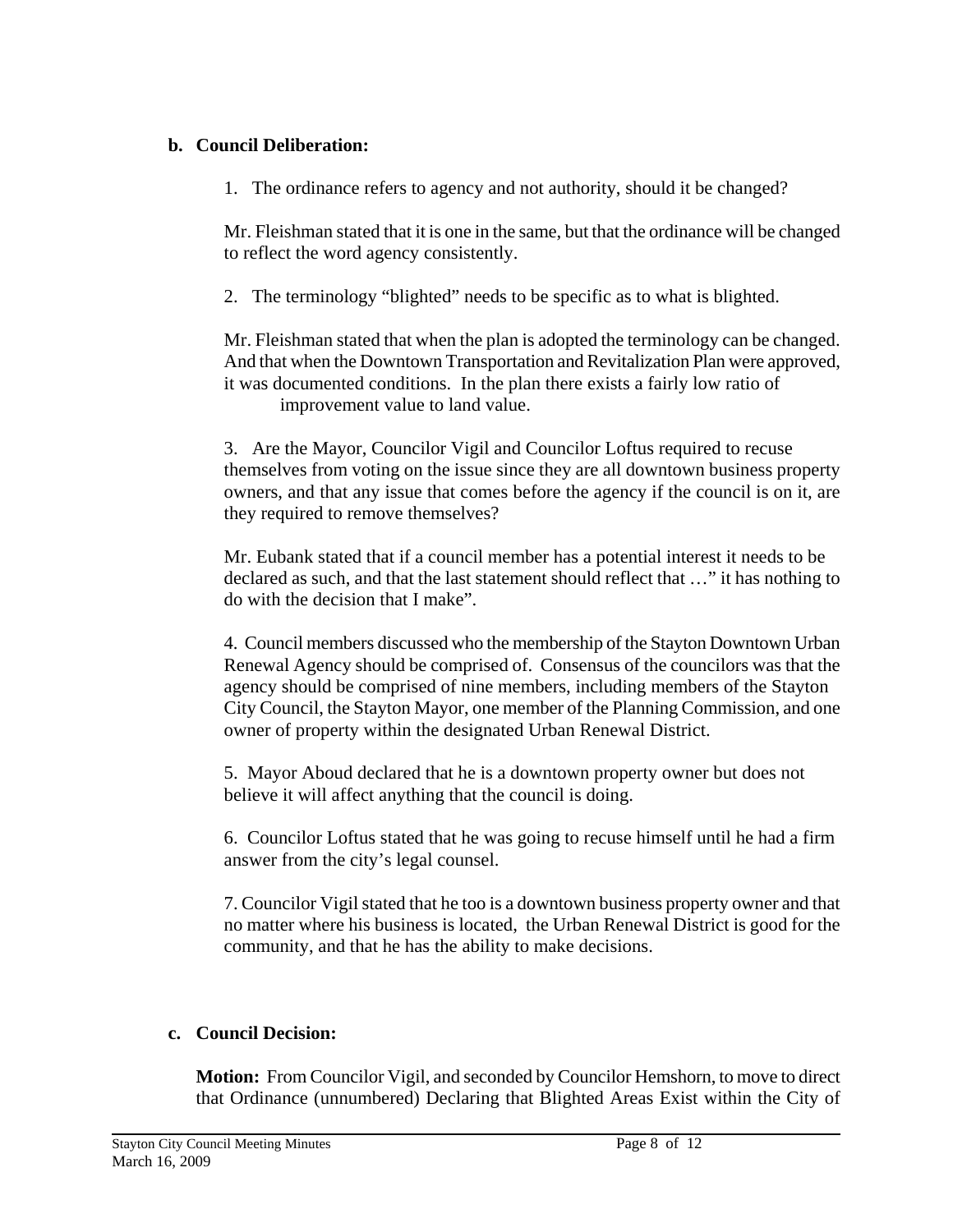Stayton, Recognizing the Need for an Urban Renewal Agency to Function in the City of Stayton, and Providing for the Exercise of the Agency's Powers by the Stayton Downtown Urban Renewal Agency be read for the first time by title only. **Motion passed:** 4:0, 1 abstain (Loftus).

The Deputy City Recorder read the proposed ordinance for the first time by title only.

**Motion:** From Councilor Vigil, and seconded by Councilor Hemshorn, to move to approve the first reading of Ordinance (unnumbered), Declaring that Blighted Areas Exist within the City of Stayton, Recognizing the Need for an Urban Renewal Agency to Function in the City of Stayton, and Providing for the Exercise of the Agency's Powers by the Stayton Downtown Urban Renewal Agency. **Motion passed**: 4:0, 1 abstain (Loftus).

The Ordinance was assigned number 907.

**Motion**: From Councilor Vigil, and seconded by Councilor Hemshorn, to move to direct that Ordinance No.907, Declaring that Blighted Areas Exist within the City of Stayton, Recognizing the Need for an Urban Renewal Agency to Function in the City of Stayton, and Providing for the Exercise of the Agency's Powers by the Stayton Downtown Urban Renewal Agency, be read for the second time by title only. **Motion passed**: 4:0, 1 abstain (Loftus).

Ms. Petersen read Ordinance No.907 for the second time by title only.

**Motion:** From Councilor Vigil, and seconded by Councilor Hemshorn, to move to approve the second reading of Ordinance No. 907 Declaring that Blighted Areas Exist within the City of Stayton, Recognizing the Need for an Urban Renewal Agency to Function in the City of Stayton, and Providing for the Exercise of the Agency's Powers by the Stayton Downtown Urban Renewal Agency, and direct the Mayor to execute the Ordinance as enacted. **Motion passed:** 4:0, 1 abstain (Loftus).

# **Resolution 835 Authorization to Apply for Parks Grant**

- **a. Staff Report:** Mr. Kinney reviewed the staff report for a grant that the city is applying to Oregon Parks and Recreation Department (OPRD), to improve the Santiam Park as identified in the Stayton Park and Recreation Master Plan. A public meeting is scheduled for 03/24 and depending on the comments from surrounding property owners some of the elements might be modified slightly. The one issue could be the location of the basketball area, based on its proximity to the assisted living facility.
- **b. Council Deliberation:** None.

# **c. Council Decision:**

 **MOTION:** From Councilor Hemshorn, and seconded by Councilor Walters, to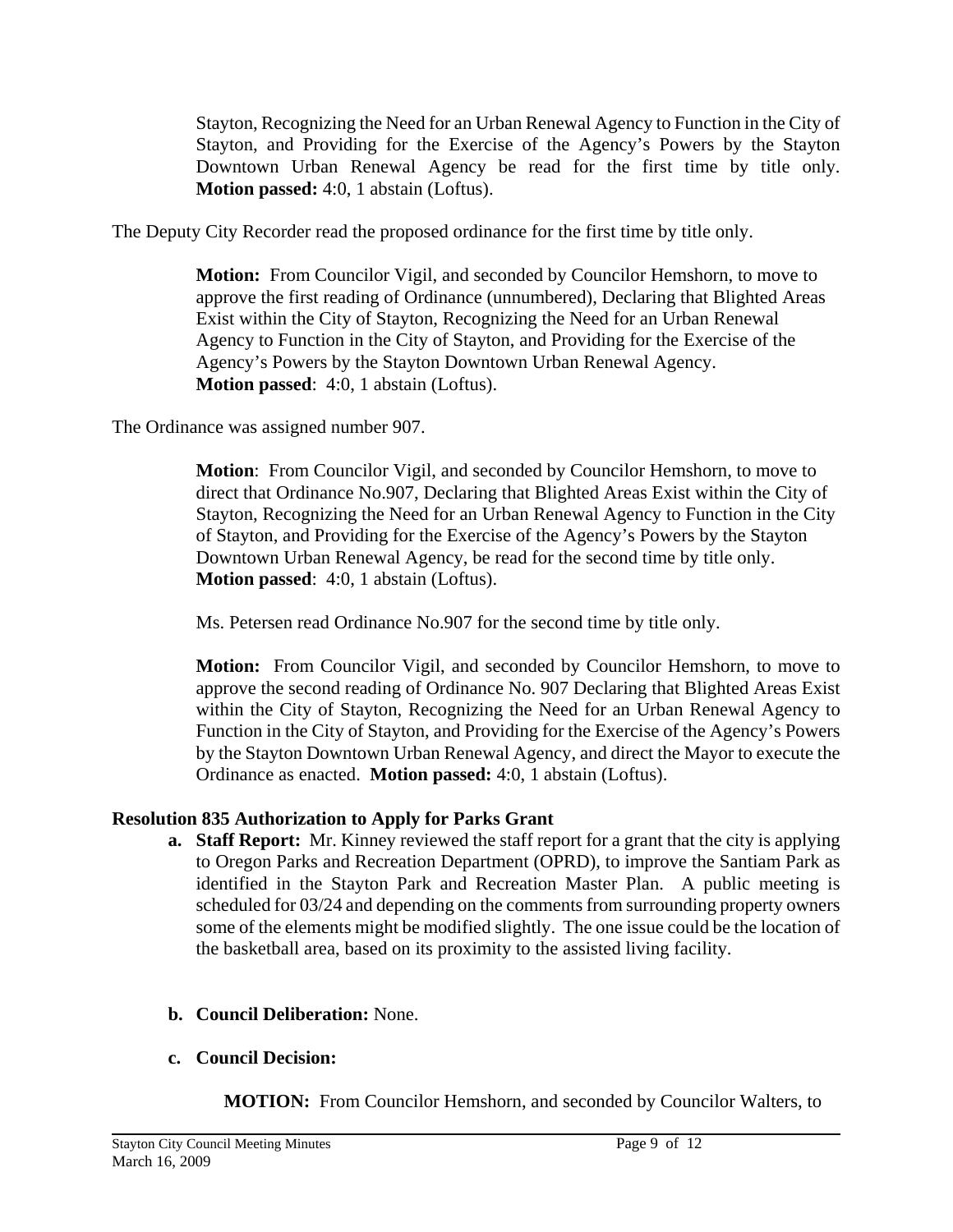approve Resolution No. 835, authorizing the City Administrator to apply for and sign Oregon Parks and Recreation Grant application for improvements to Santiam Park as identified in the Stayton Parks and Recreation Master Plan. **Motion passed:** 5:0.

# **Liquor License Application – Change of Ownership El Mariachi**

- **a. Staff Report:** Sgt. Wetzel stated that Mr. Manuel Franco has requested approval for an application for an Oregon Liquor Control Commission (OLCC) "Change of Ownership" for El Mariachi Restaurant. A background investigation was conducted on the applicant and nothing out of the ordinary way found. Staff is recommending approval.
- **b. Council Deliberation:** None.
- **c. Council Decision:**

 **MOTION:** From Councilor Frank, and seconded by Councilor Loftus, to forward a recommendation of approval to the Oregon Liquor Control Commission regarding the application of Mr. Franco's change of ownership. Motion passed: 5:0.

### **Award of Contract for WWTP Sludge Pump Replacement**

**a. Staff Report:** Mr. Kinney reviewed the staff report, and stated that the existing sludge pumps at the facility need to be replaced. They were installed in 1994, are small but a very important part of the plant as they feed liquefied sludge to the belt press for drying.

#### **b. Council Deliberation:**

1. Were the bids of like kind and quality?

Mr. Kinney answered in the affirmative.

#### **c. Council Decision:**

 **MOTION:** From Councilor Vigil, and seconded by Councilor Hemshorn, to award the Stayton Wastewater Treatment Facility Sludge Pump Replacement Contract to Emery and Sons Construction, Inc. in the amount of \$84,200. Motion passed: 5:0.

## **Award of Contract for WTP Improvements**

- **a. Staff Report:** Mr. Kinney reviewed the staff report for the proposed upgrades to the Water Treatment Plant and the E. Pine Street Station upgrades. Twelve general contractors took a look at the bid, and six bids were submitted. Emery & Sons Const. Inc. was the low bidder.
- **b. Council Deliberation:** None.
- **c. Council Decision:**

 **MOTION:** From Councilor Vigil, and seconded by Councilor Walters, to award the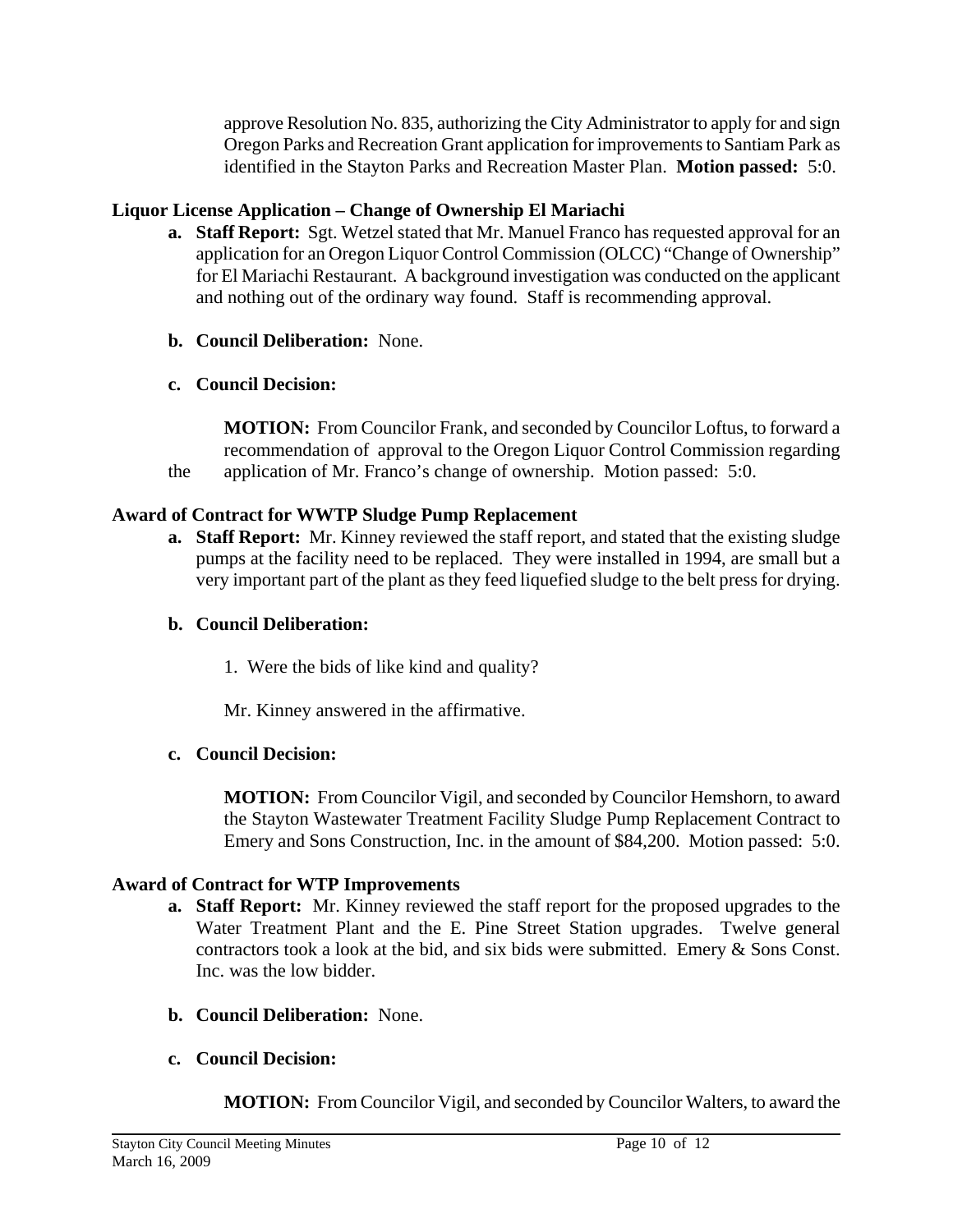Stayton Water Treatment Plant improvement contract to Emery and Sons Construction, Inc. in the amount of \$3,627,245. Motion passed: 5:0.

*Due to the late hour, the following documents were deferred until a Special Meeting set for March 23, 2009, 7:30 pm: all staff/commission reports and Council Goals 2009-2010.* 

*The second reading of the draft ordinance for Code Amendments to revise the Design Standards for Industrial Development, and the first reading of draft ordinances for Code Amendment Revision Procedures and Standards for Master Planned Developments, and, the draft ordinance for Code Amendments Revising Outdoor Lighting Standards, will take place at the April 06, 2009 regularly scheduled Council Meeting.* 

# **PRESENTATIONS/COMMENTS FROM THE PUBLIC** – None.

# **BUSINESS FROM THE CITY ADMINISTRATOR** – None.

## **BUSINESS FROM THE MAYOR**

- **a. Correspondence from Dave Hunnicutt, President of Oregonians In Action:**  Comments from the council included:
	- 1. It's too late for presentations, when the committee met there was time for public input.
	- 2. Authors of comments already submitted can be part of the audience, and if the council has questions, they can be directed to the authors.
	- 3. Mr. Hunnicutt should be allowed time to address the council as he can provide the facts based on his vast experience with the issue. For the city to disregard what the citizens want is wrong.
	- 4. The Charter Review Committee did not discuss property rights and citizen rights which the Damascus City Charter addresses, maybe a point counter point can be done at the work session.
	- 5. The current charter is deficient and the amendments proposed detract from the existing charter.
	- 6. The Charter Review Committee reviewed the Damascus City Charter, and chose not to include their language in the Stayton Charter.
- **b. Participation of Charter Review Committee Members at 03/23 work session:**  Consensus from council members was that the public is welcome and invited to the work session, and that if the council needs clarification they can ask a question to the member of the audience, but that no formal testimony from the audience will be taken.

## **BUSINESS FROM THE COUNCIL** – None.

#### **ADJOURN**

There being no further business, the meeting was adjourned at 10:35 pm.

APPROVED BY THE STAYTON CITY COUNCIL this 6th day of April 2009, by a 5:0 VOTE OF THE STAYTON CITY COUNCIL.